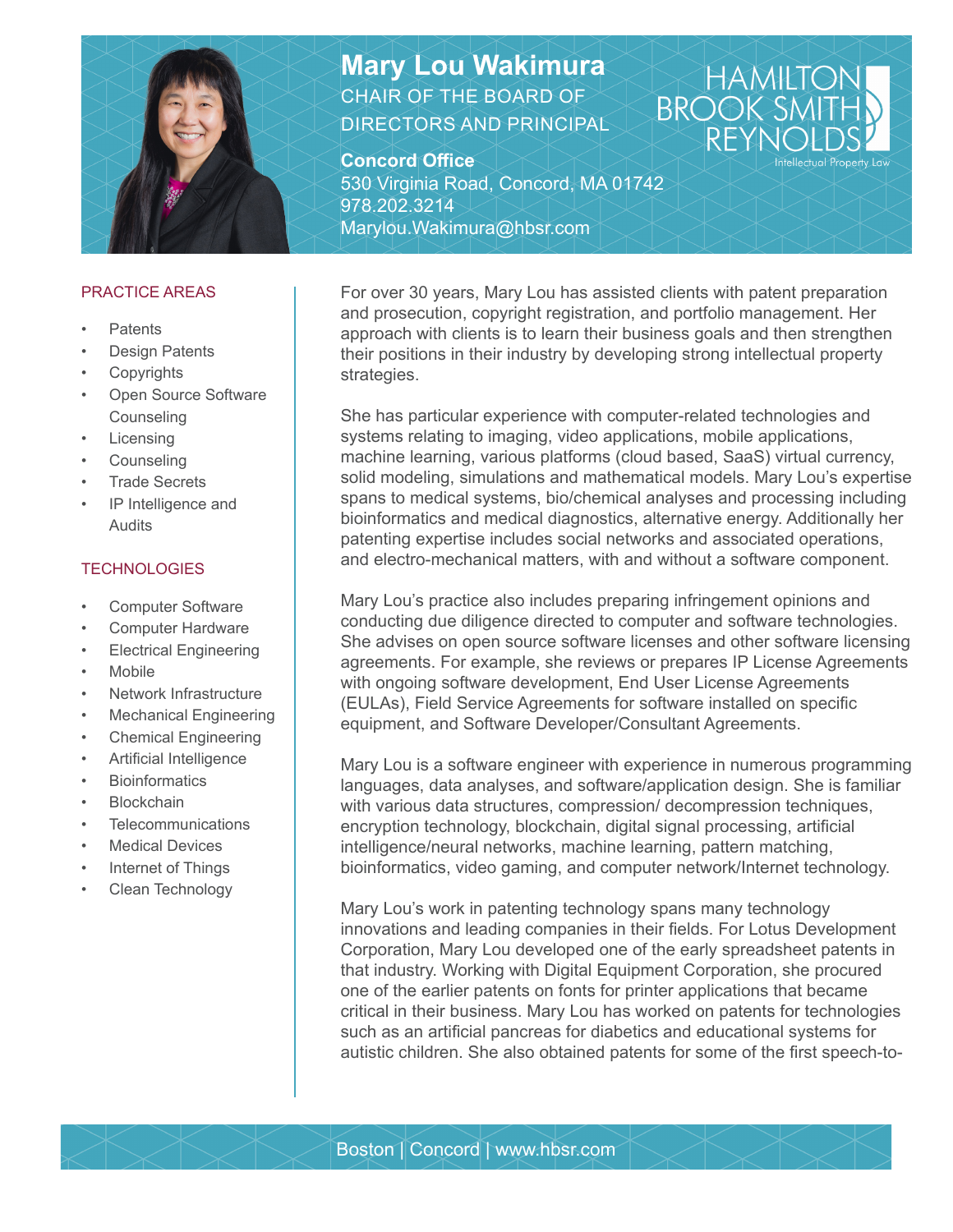# **Mary Lou Wakimura** CHAIR OF THE BOARD OF DIRECTORS AND PRINCIPAL

### EDUCATION

- University of Colorado, B.S. in Applied Math and Computer **Engineering**
- University of New Hampshire Franklin Pierce School of Law, J.D.

## **PROFESSIONAL** ASSOCIATIONS

- American Bar Association
- Asian American Lawyers Association of **Massachusetts**
- Boston Patent Law Association - Chair of the *Ad Hoc* Diversity & Inclusion Committee
- Association of University Technology Managers
- **Licensing Executives** Society
- Massachusetts Bar Association
- Tau Beta Pi, the National Engineering Honor Society

text translation technologies. Mary Lou's patent prosecution work includes prosecuting a U.S. patent on Fast Face Detection by Viola-Jones, which is an authority in the digital image processing field, and prosecuting early U.S. patents for the Alta Vista search engine, which was the precursor of the Google search engine.

HAMIK

ellectual Property Law

**BROOK** 

Outside of the firm, Mary Lou has contributed to the Boston Patent Law Association (BPLA), Licensing Executive Society (LES), the Asian American Law Association of Massachusetts (AALAM) and various start-up accelerator programs. She has been an active supporter of the MIT eForum by mentoring start-ups and giving patent presentations to numerous audiences at MIT. Mary Lou is a volunteer presenter and member-supporter of the Tau Beta Pi Engineering Honor Society. Mary Lou presented at the Association of University Technology Manager (AUTM) conferences in 2016 and 2017. She is a frequent speaker on the topic of the benefits of patents in an Open Source environment. Mary Lou enjoys the opportunity to speak at local events that show the roles women can play in business careers. She has spoken to many Girl Scout Groups, school groups, and women's groups. Since 2018, Mary Lou received the distinction of Best Lawyers in America® for her patent law expertise. In 2021, she was also ranked by Super Lawyers<sup>®</sup>, a rating of outstanding lawyers who have attained a high-degree of peer recognition and professional achievement.

# ARTICLES

- Open Source Software Solutions (Part 3): Educating your Employees about Open Source Software Issues, Hamilton Brook Smith Reynolds, December 2, 2016
- Open Source Software Solutions (Part 2): Understanding Open Source Software License Trigger Points and Resulting Obligations, Hamilton Brook Smith Reynolds, October 28, 2016
- Open Source Software Solutions (Part 1): Getting to Know the Open Source Software in Your Products, Hamilton Brook Smith Reynolds, October 4, 2016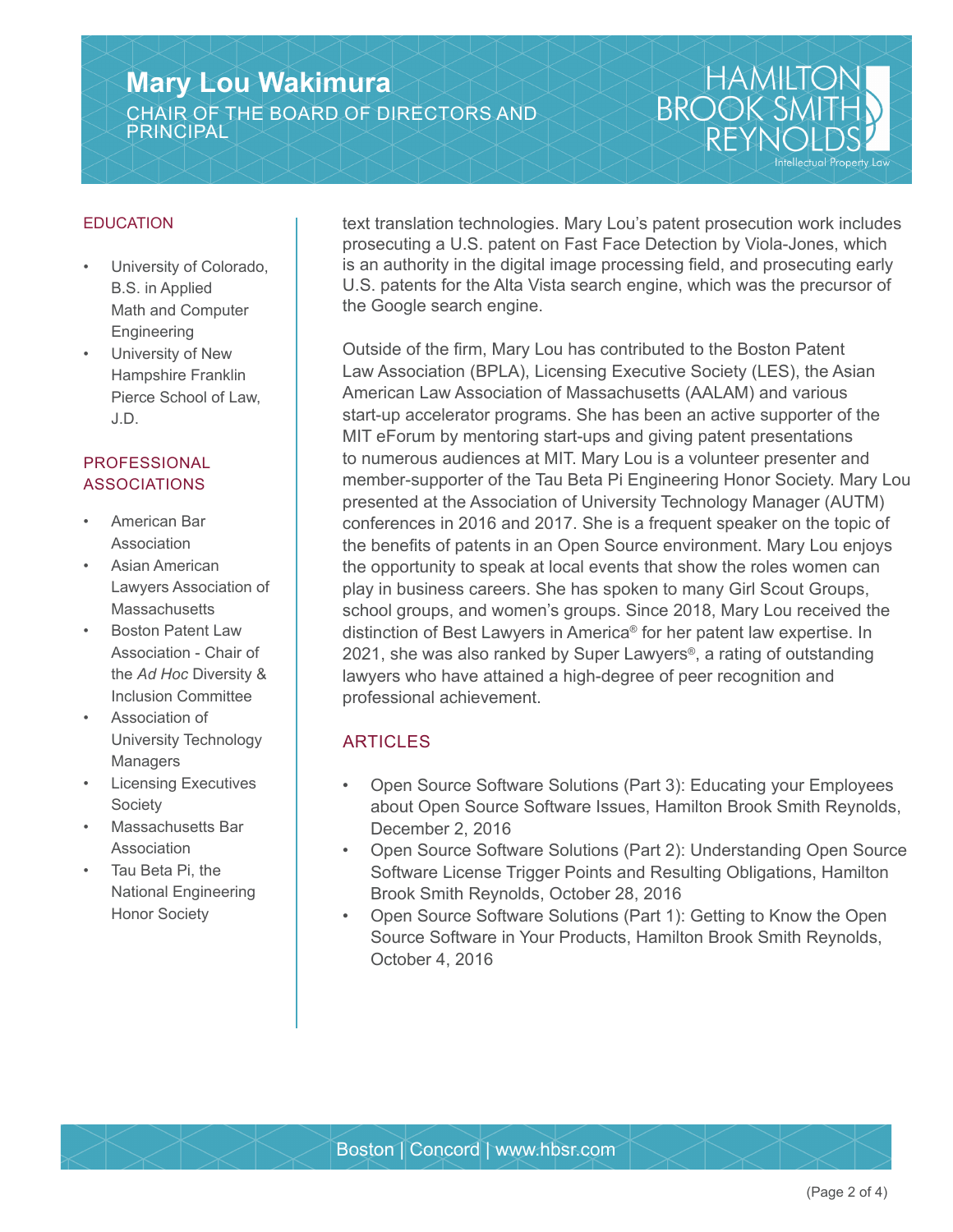# **Mary Lou Wakimura** CHAIR OF THE BOARD OF DIRECTORS AND PRINCIPAL



#### BAR ADMISSIONS

- U.S. Court of Appeals for the Federal Circuit
- U.S. District Court, District of **Massachusetts**
- U.S. Patent and Trademark Office
- **Massachusetts**

#### **CERTIFICATIONS**

• Black Duck Certified Open Source Legal Professional

### IP NEWS ALERTS

- Supreme Court Limits Copyright Protection for Software, April 8, 2021
- The Transition is Over: Evaluating Your Trademark and Design Portfolios in the EU and UK Now That BREXIT is Official, January 11, 2021
- Court Rules That Design Patent Scope Can Be Limited By Prosecution History, Hamilton Brook Smith Reynolds Alert, January 17, 2014
- U.S. Supreme Court Copyright Non-Infringement Ruling Results in Global Expansion of the First-Sale Defense, Hamilton Brook Smith Reynolds Alert, April 3, 2013

### SPEAKING ENGAGEMENTS

- "Managing Open Source to Maximize Opportunity and Minimize Risk," UNH Franklin Pierce School of Law Reunion Weekend, October 1, 2021
- "AI and Precision Medicine: IP and Licensing Opportunities," AUTM Webinar, October 29, 2020
- "The Future of Blockchain Technologies," Roundtable Discussion at the LES Annual Meeting, Phoenix, AZ, October 22, 2019
- "Hot Topics in IP and Technology: Open Source Software,"UNH Wildcatalyst Seminar Series, Durham, NH, September 26, 2019
- "Intellectual Property Considerations for Protecting Your Company's Innovations," MIT Enterprise Forum, Cambridge Innovation Center, March 6, 2019
- "AI and Precision Medicine: Growing IP Licenses and Assets," AUTM Annual Meeting, Austin, TX, February 11, 2019
- "Strategies to Reap the Benefits of Software Patents in an Open Source Software Environment" Hamilton Brook Smith Reynolds Webcast, March 29, 2018
- "Strategies to Reap the Benefits of Software Patents in an Open Source Software Environment" 2017 Black Duck FLIGHT Conference, Boston, MA, November 8, 2017
- "Innovating Outside the Patent: Copyrights, Trademarks and Software" Association of University Technology Managers' (AUTM) Eastern Region Meeting, Boston, MA, October 3, 2017